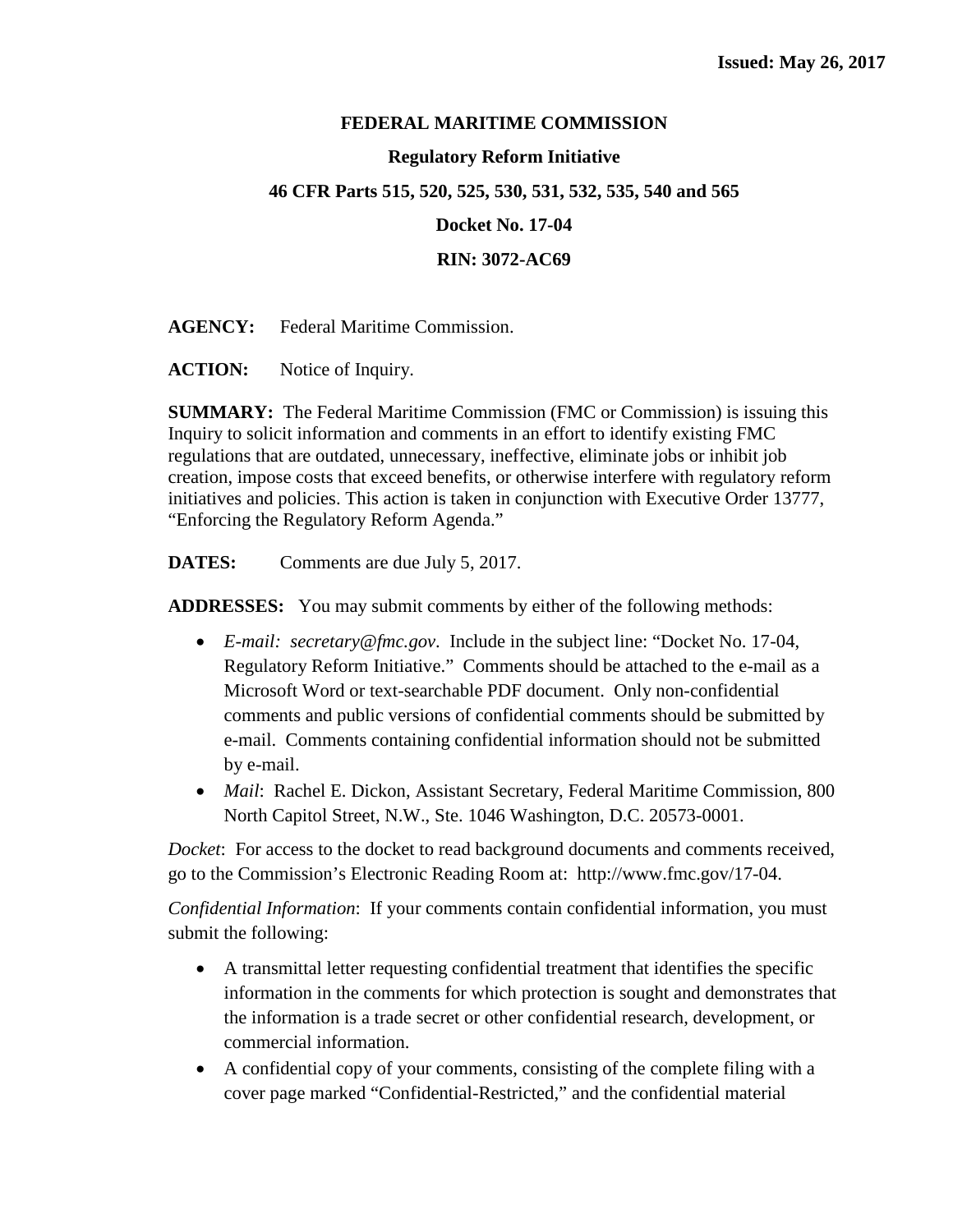clearly marked on each page. You should submit the confidential copy to the Commission by mail.

• A public version of your comments with the confidential information excluded. The public version must state "Public Version—confidential materials excluded" on the cover page and on each affected page, and must clearly indicate any information withheld. You may submit the public version to the Commission by e-mail or mail.

The Commission will provide confidential treatment for the identified confidential information to the extent allowed by law.

**FOR FURTHER INFORMATION CONTACT:** For questions regarding submitting comments or the treatment of confidential information, contact Rachel E. Dickon, Assistant Secretary, Federal Maritime Commission, 800 North Capitol Street, N.W., Ste. 1046, Washington, D.C. 20573-0001. *Phone:* (202) 523-5725. *E-mail*: [secretary@fmc.gov.](mailto:secretary@fmc.gov) For all other questions, contact Karen V. Gregory, Managing Director**,** Federal Maritime Commission**,** 800 North Capitol Street NW, Room 1018**,**  Washington, DC 20573-0001. *Phone:* (202) 523-5800. *E-mail*: omd@fmc.gov.

# **SUPPLEMENTARY INFORMATION**:

On February 24, 2017, President Trump issued Executive Order 13777, Enforcing the Regulatory Reform Agenda (E.O. or E.O. 13777). 82 FR 12285 (March 1, 2017). This E.O. follows closely upon the President's previous E.O. concerning government regulations, E.O. 13771, Reducing Regulations and Controlling Regulatory Costs. 82 FR 9339 (February 3, 2017). Among other issues, E.O. 13777 directs the head of most Federal agencies to designate an agency official as its Regulatory Reform Officer (RRO), who will "oversee the implementation of regulatory reform initiatives and policies to ensure that agencies effectively carry out regulatory reforms." Independent regulatory agencies such as the Commission are not subject to E.O. 13777, however they are encouraged to comply. OMB Memorandum M-17-23, Guidance on Regulatory Reform Accountability under Executive Order 13777, titled "Enforcing the Regulatory Reform Agenda," issued April 28, 2017. On March 13, 2017, Acting Chairman Michael A. Khouri designated the agency's Managing Director, Karen V. Gregory, to serve as Regulatory Reform Officer.

E.O. 13777 directs Federal agencies subject to the E.O. to establish a Regulatory Reform Task Force (Task Force), consisting of the Agency RRO and other designated agency officials, which will evaluate existing regulations and make recommendations to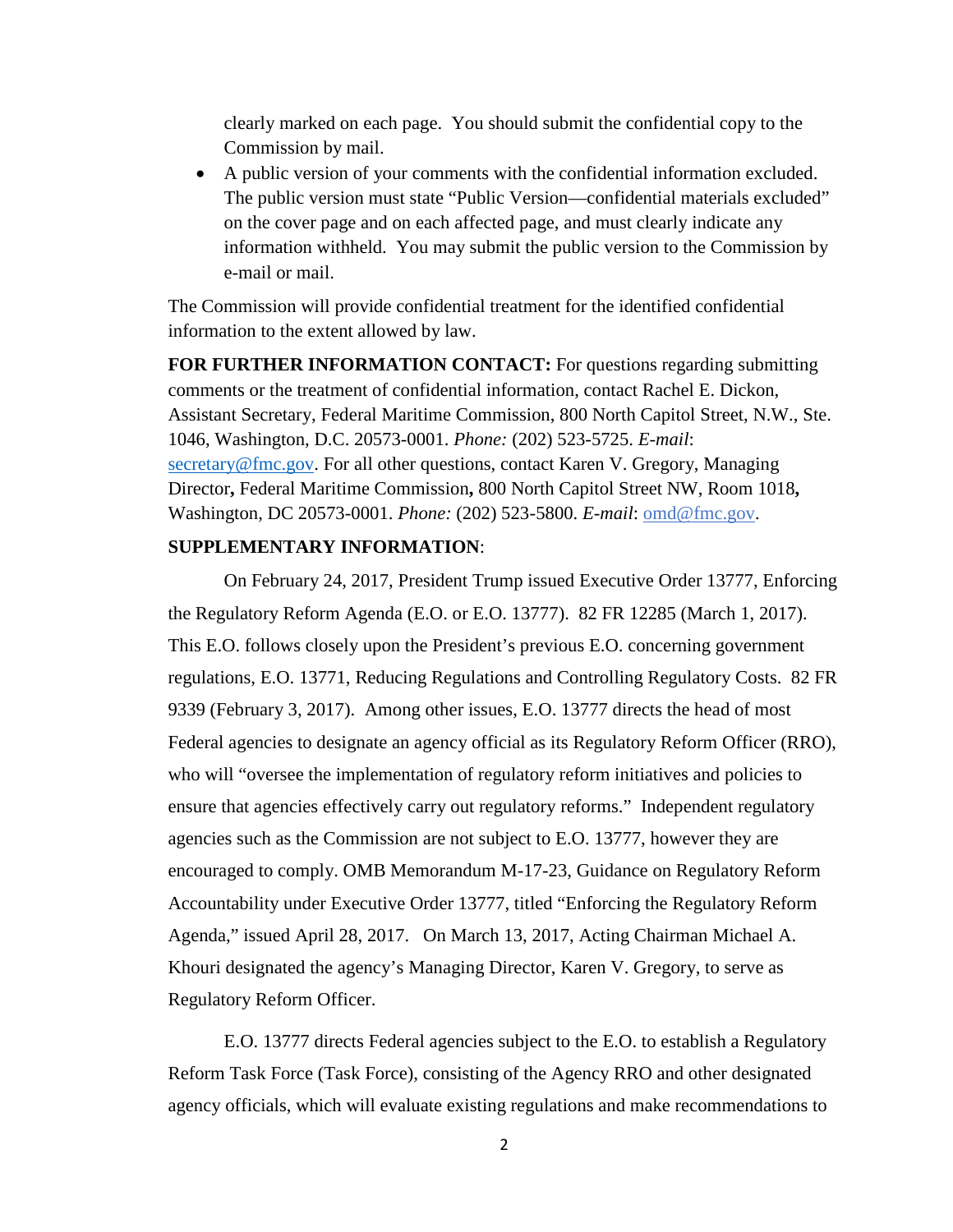the agency head concerning their repeal, replacement, or modification. The FMC's Task Force is charged with evaluating existing regulations to "make recommendations to the agency head regarding their repeal, replacement, or modification." Further, the E.O. directs each Task Force to attempt to identify regulations that:

- eliminate jobs, or inhibit job creation;
- are outdated, unnecessary, or ineffective;
- impose costs that exceed benefits; or
- create a serious inconsistency or otherwise interfere with regulatory reform initiatives and policies.

Within 90 days of the E.O., the Task Force is directed to provide a report to the agency head detailing the agency's progress towards the goals of implementing regulatory reform and identifying regulations for repeal, replacement, or modification.

The designation of a Regulatory Reform Officer and establishment of a Regulatory Reform Task Force is consistent with the intent of E.O. 13777 and E.O. 13771, the deregulatory spirit of the Shipping Act as amended by the Ocean Shipping Reform Act of 1998, and agency regulatory review initiatives ongoing since November 4, 2011. Building on Executive Orders of both the prior and current Administrations, the Commission is in the process of identifying those regulations that are the most ineffective, would be the easiest to repeal, and would lend themselves to a definitive timeline within the agency to move those items to a vote before the Commission.

# **Commission Action**

The Commission invites comment and information from all members of the interested public, including ocean common carriers, marine terminal operators, ocean transportation intermediaries (OTIs), tariff publishers, surety companies, exporters, importers, and beneficial cargo owners, on ways to make the Commission's regulations less burdensome and more effective in achieving the objectives of the Shipping Act. The Commission specifically requests comments and current information or data on any (or all) of the following areas of FMC programs and regulations:

46 CFR Part 515 **Licensing, Financial Responsibility Requirements and General Duties For Ocean Transportation Intermediaries**.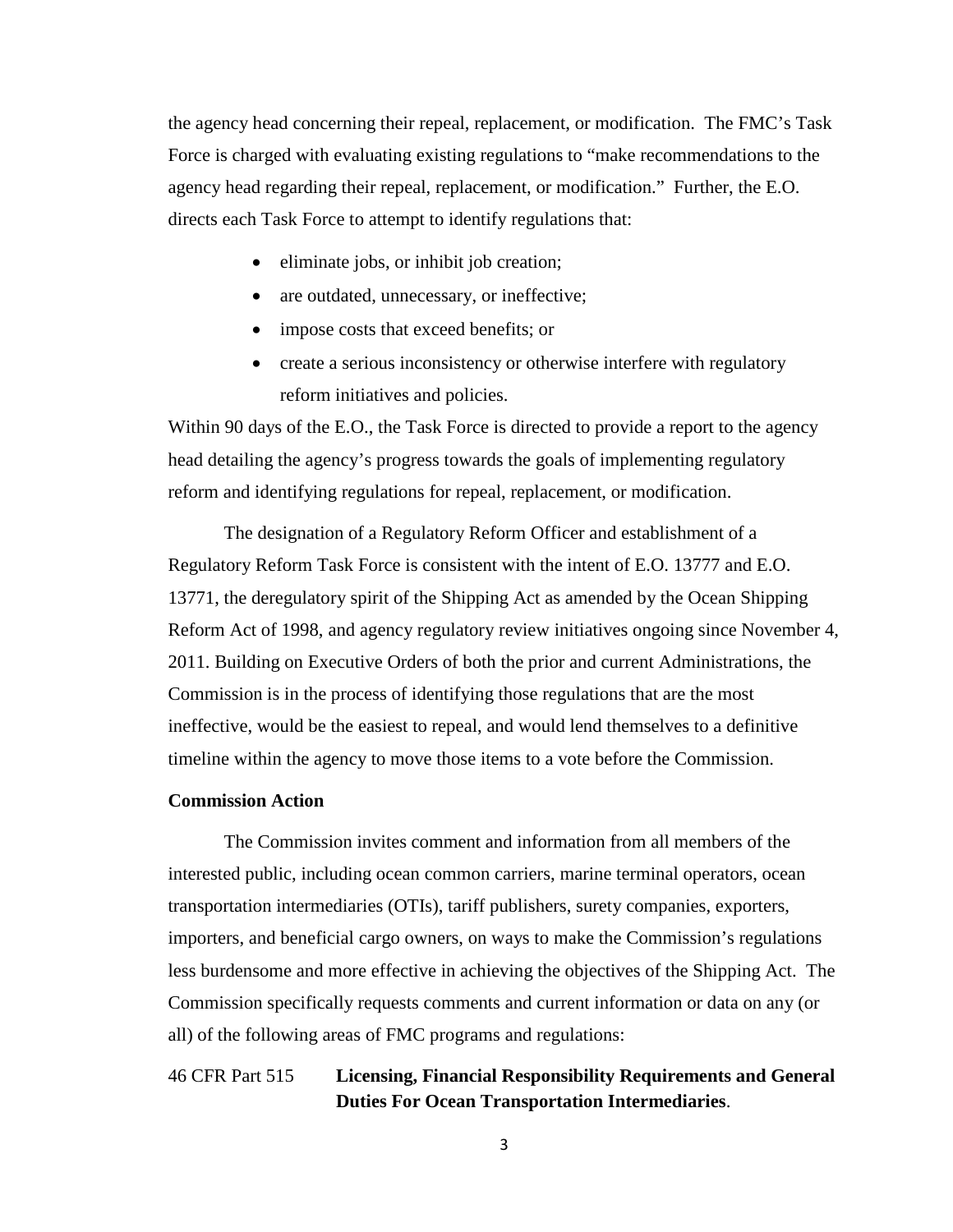Under this program, the Commission reviews all applications for OTI Non-Vessel Operating Common Carrier (NVOCC) and OTI Ocean Freight Forwarder licenses and, after investigation, may issue a license to qualified applicants. After approval, OTI licenses are issued to applicants upon receipt of acceptable proof of financial responsibility, usually in the form of a surety bond. When appropriate, the Office recommends denial.

The Commission also manages the Regulated Persons Index as to parties licensed or registered with the Commission, receives and processes all OTI bonds and bond riders, registers foreign-based unlicensed NVOCCs, and provides for renewal of OTI licenses and registrations every three years.

Interested parties may wish to review the record and Final Rule in FMC Docket No. 13-05, *Amendments to Regulations Governing Ocean Transportation Intermediary Licensing and Financial Responsibility Requirements, and General Duties*, (Final Rule published at 80 FR 68721 (Nov. 5, 2015), as corrected at 81 FR 4592 (Jan. 27, 2016); rulemaking record available at www.fmc.gov/13-05/).

### 46 CFR Part 520 **Carrier Automated Tariffs**

Under this program, the Commission reviews carrier-published tariff systems under the accessibility and accuracy standards of the Shipping Act of 1984, reviews published tariff material for compliance with the Shipping Act's requirements, and responds to inquiries or issues that arise concerning tariff rates, rules and practices. The Commission also acts upon applications for special permission to deviate from tariff publishing rules and regulations and recommends Commission action on specific problems and concerns regarding the publication of tariffs.

The Commission publishes the location of all VOCC and NVOCC tariffs online.

## 46 CFR Part 525 **Marine Terminal Operator Schedules**

The Commission's program under 46 CFR Part 525 provides that a Marine Terminal Operator (MTO) may make available a schedule of its rates, regulations, and practices to the public at its discretion. A complete and current set of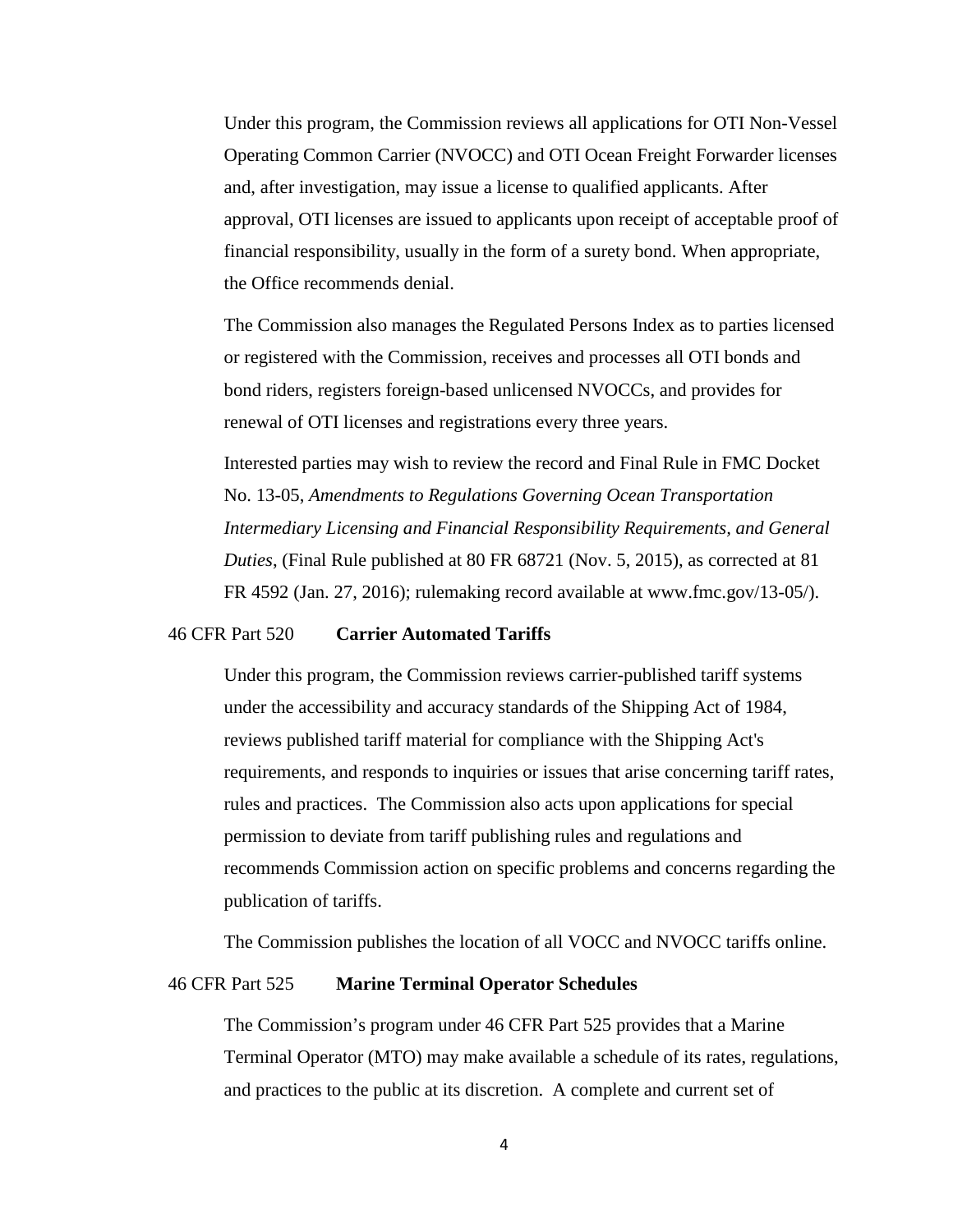schedules of rates, regulations, and practices must be maintained for five years, and made available to the Commission upon request.

MTOs who currently publish a schedule are identified through Form FMC-1 and the RPI. The Commission separately publishes the location of those terminal schedules available to the public.

#### 46 CFR Part 530 **Service Contracts**

The Shipping Act allows ocean common carriers, either individually or through agreements, to negotiate and execute service contracts with one or more shippers or shippers' associations. Under service contracts, shippers make a commitment to provide a certain volume or portion of cargo over a fixed period of time and carriers commit to a specified rate and a defined service level. These contracts are filed confidentially with the Commission, and are maintained in the Commission's SERVCON system. A concise statement of certain contract essential terms, i.e., commodity or commodities involved, minimum volume or portion, duration, and origin and destination port ranges, is required to be published in the carrier's tariffs.

The Commission monitors service contract filings for acts prohibited by the Shipping Act of 1984. Original signed service contracts, amendments, and associated records must be maintained for five years from the termination of the contract and be made available to the Commission for audit upon request. An FMC-developed Web Service allows VOCCs to incorporate the filing of service contracts into their own contract management systems.

Interested parties may wish to review the record and Final Rule in FMC Docket No. 16-05, *Amendments to Regulations Governing Service Contracts and NVOCC Service Arrangements* (Final Rule published at 82 FR 16288 (Apr. 4, 2017); rulemaking record available at http://www.fmc.gov/16-05/).

### 46 CFR Part 531 **NVOCC Service Arrangements**

NVOCCs that are in compliance with the Commission's licensing and financial responsibility requirements (46 CFR Part 515) may enter into an NVOCC Service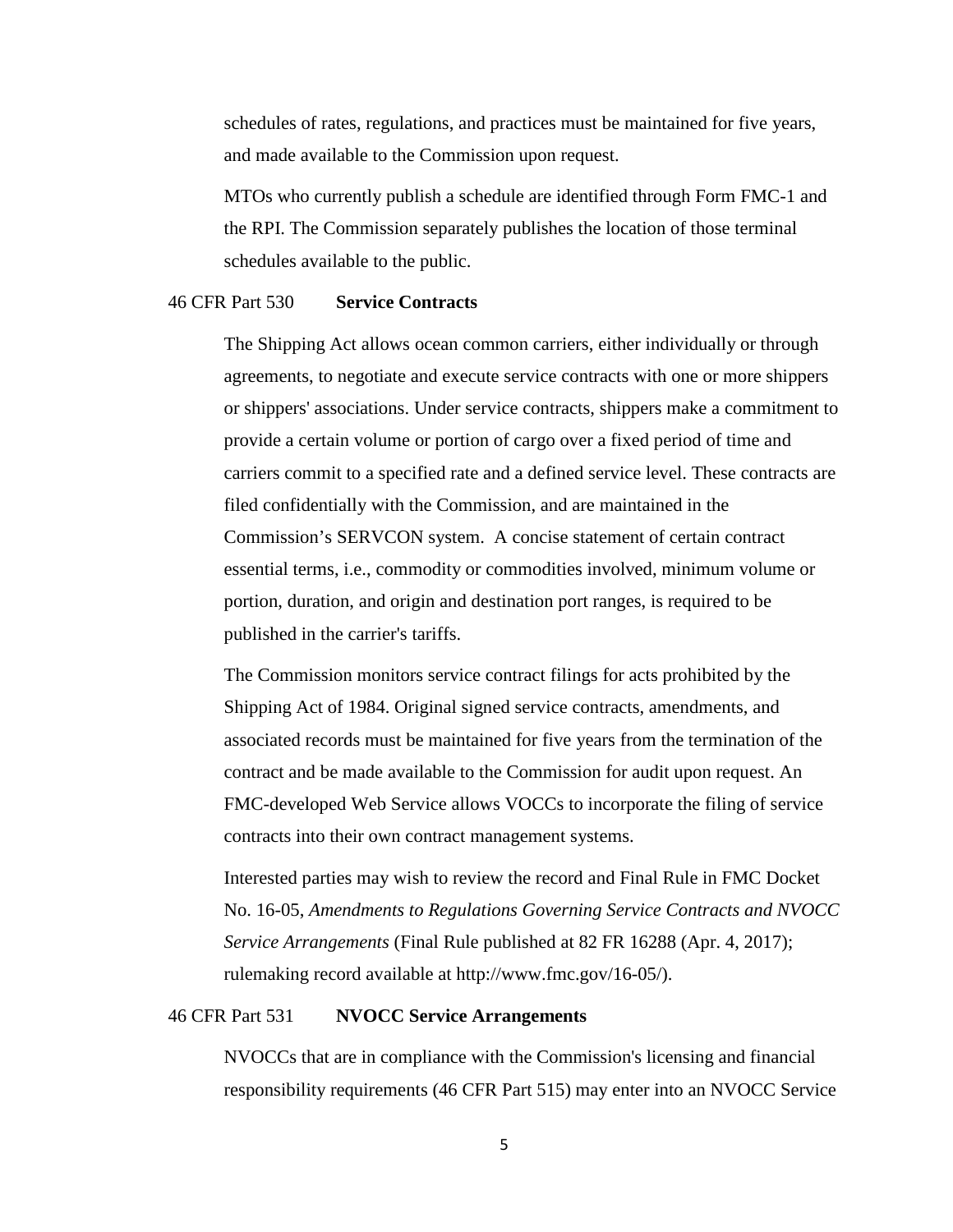Arrangement (NSA) with one or more NSA Shippers. An NSA is the NVOCC functional equivalent to a service contract. NSAs are filed confidentially with the Commission, and maintained in the FMC's SERVCON system.

Interested parties may wish to review the record and Final Rule in FMC Docket No. 16-05, *Amendments to Regulations Governing Service Contracts and NVOCC Service Arrangements* (Final Rule published at 82 FR 16288 (Apr. 4, 2017); rulemaking record available at http://www.fmc.gov/16-05/).

## 46 CFR Part 532 **NVOCC Negotiated Rate Arrangements**

NVOCCs may enter into an NVOCC Negotiated Rate Arrangement (NRA), which are exempt from certain tariff rate publication requirements. NRAs are written arrangements between a shipper and a licensed or registered NVOCC to provide specific transportation service for a stated cargo quantity, from origin to destination, on and after a stated date or within a defined time frame. If an NVOCC uses NRAs, it need not publish that rate in the tariff it makes available to the public. Unlike service contracts and NSAs, NRAs are not filed with the Commission, but are maintained in private electronic systems.

# 46 CFR Part 535 **Ocean Common Carrier and Marine Terminal Operator Agreements Subject to the Shipping Act of 1984**.

The Commission reviews agreements involving ocean common carriers and marine terminal operators under the standards of the Shipping Act of 1984. More specifically, the Commission has responsibility for competition review and market analysis, focusing on activity that is substantially anticompetitive under the standards of section  $6(g)$  of the Shipping Act of 1984. In this regard, the Commission administers a variety of monitoring programs and other research efforts, designed to track relevant competitive and economic activity in major U.S. trade lanes and apprise the Commission of emerging commercial trends and carrier pricing and service activities.

The Commission's agreement program activities consist of processing carrier and marine terminal operator agreement filings; making appropriate recommendations on the disposition of filed agreements, administering Monitoring Report filing

6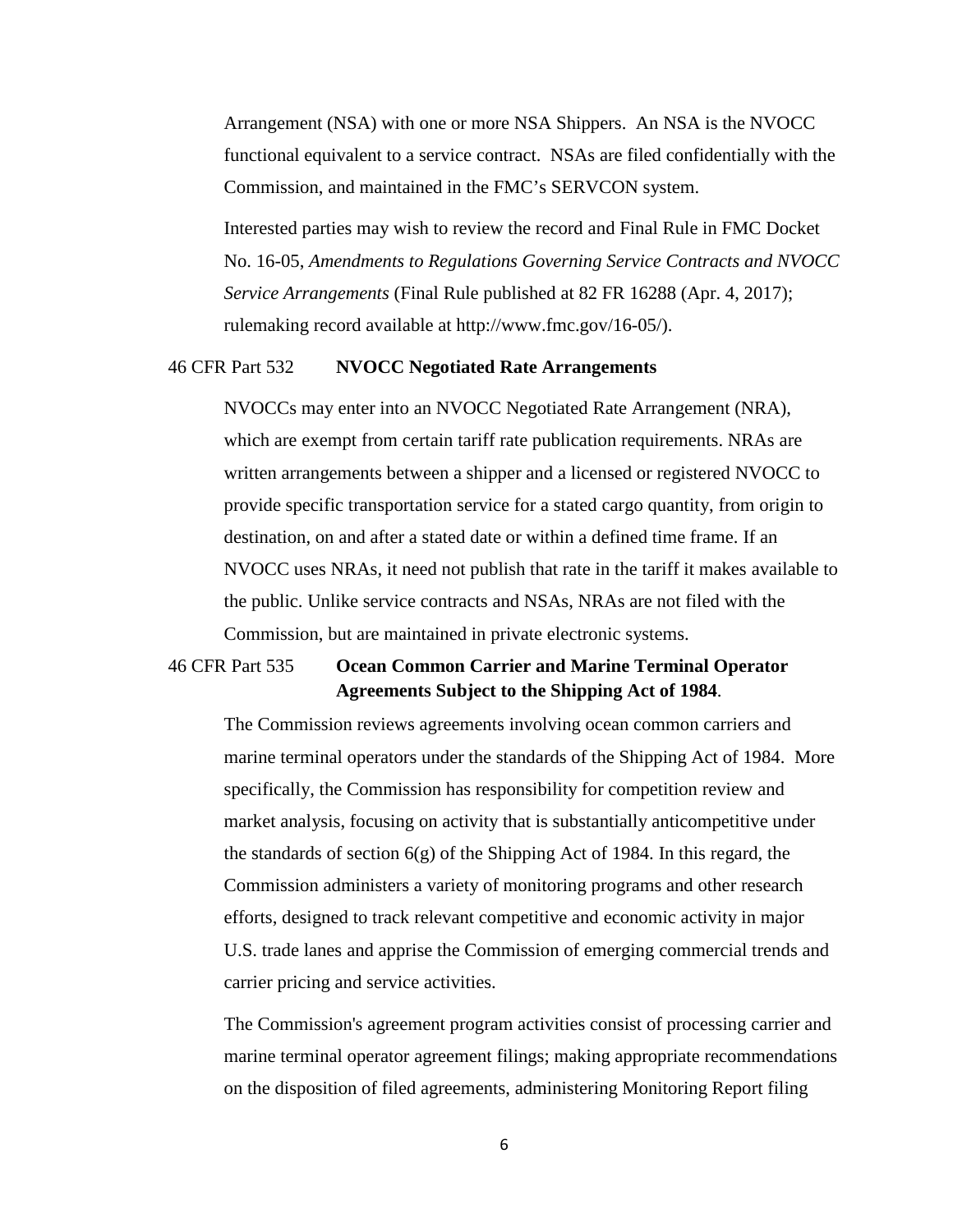requirements, and reviewing agreement meeting minutes and reports; and maintaining an agreement database that contains pertinent information on each ocean common carrier and marine terminal operator agreement filed with the Commission.

A rulemaking proceeding is currently pending as to agreement filing requirements and processing. See FMC Docket No. 16-04, *Ocean Common Carrier and Marine Terminal Operator Agreements Subject to the Shipping Act of 1984*, (Notice of Proposed Rulemaking published at 81 FR 53986 (Aug. 15, 2016); rulemaking record available at www.fmc.gov/16-04/). Parties are encouraged to review that rulemaking proceeding before filing comments to this Notice of Inquiry.

### 46 CFR Part 540 **Passenger Vessel Financial Responsibility**

Under this program, the Commission issues certificates to operators of passenger vessels (PVOs) with berths for 50 or more passengers and that embark passengers from U.S. ports. The Certificate (Performance) evidences that the PVO has on file with the Commission acceptable coverage to satisfy any liability incurred for nonperformance of transportation, such as when a PVO declares bankruptcy and fails to complete the cruises booked. The coverage is used to reimburse passengers when the PVO fails to perform cruises as contracted and has taken no further actions to refund passengers. The Certificate (Casualty) evidences that the PVO has acceptable coverage on file with the Commission to satisfy any liability incurred for death or injury during a cruise.

For additional information, please see the record and Final Rule in FMC Docket No. 11-16, *Passenger Vessel Operator Financial Responsibility Requirements for Nonperformance of Transportation*, (Final Rule published at 78 FR 13268 (Feb. 27, 2013); rulemaking record available at www.fmc.gov/11-16/).

## 46 CFR Part 565 **Controlled Carriers**

The Commission maintains a program of reviewing the reasonableness of the rates of carriers operating in the U.S.-foreign trades that are owned or controlled